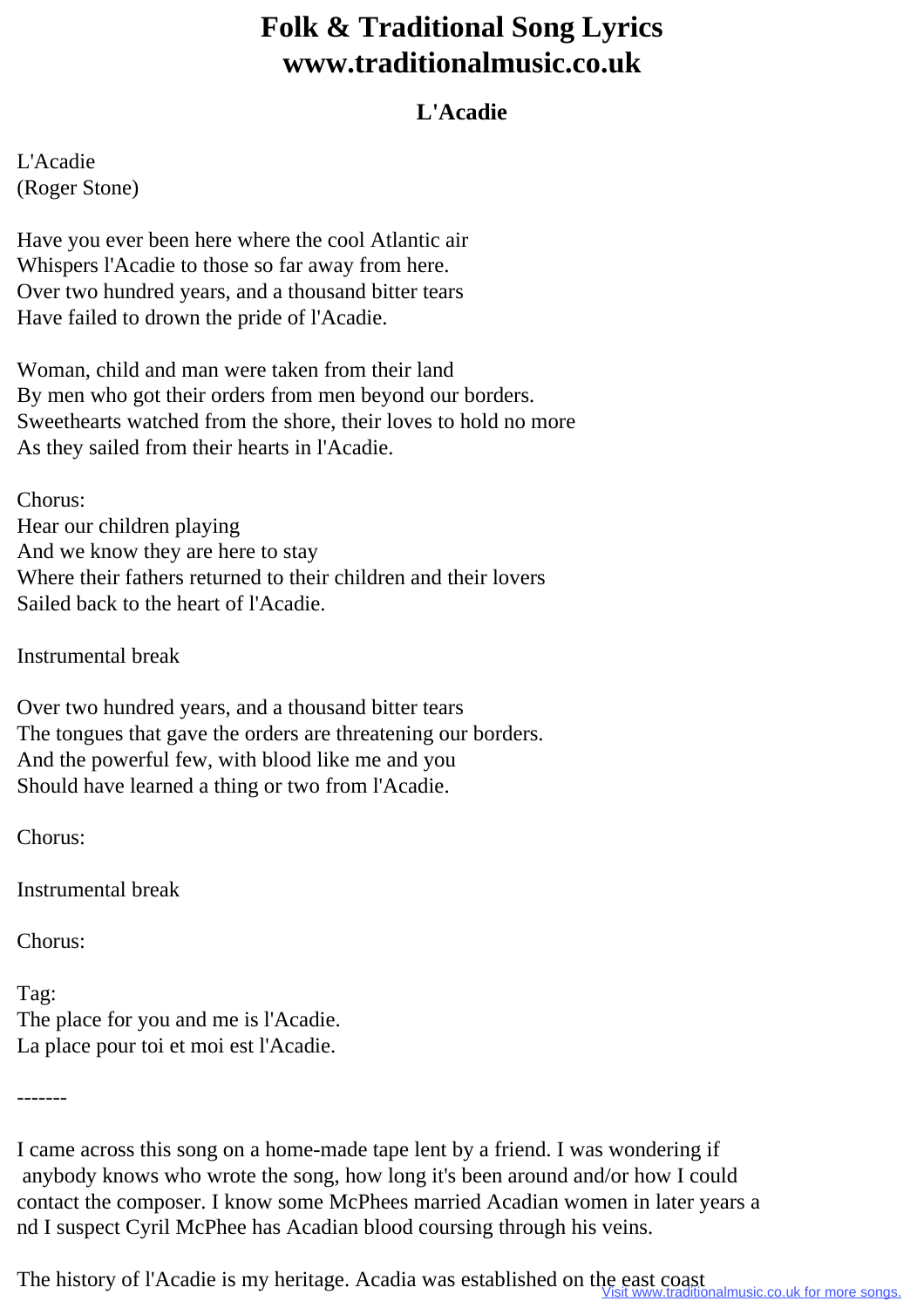of Canada by French settlers in the mid-1600's. The portion located in present day mainland Nova Scotia fell under permanent English Rule under the Treaty of U trecht in 1713. Most Acadians pledged allegiance to the British King in subseque nt years but their adamant refusal to bear arms against remaining French settlem ents did not sit well with colonial authorities. New England authorities coveted the rich farmlands of the Acadians and their lucrative cod fishery; they were j ealous of the success of Acadians active in the coastal trade; and they feared t hat Acadians could become an important military factor if they chose to relocate to other colonies, especially Ile Royale, now Cape Breton, where the fortress o f Louisbourg posed a significant military threat to English otia after 1763 to settle as near as possible to the land they loved. I have ide ntified some of these people who are my 7th, 8th and 9th great grandparents incl ding those who lived, those who died, those who returned and those who remained in permanent exile.

The lyrics in the second verse are a bit inaccurate in that nobody was allowed t o remain behind and "watch from the shore" as men and fathers were taken away. T he fact is that entire familes were packed on ships and sent to what was, for mo st, permanent exile.

Those who returned after 1763 found their villages burned and their land occuped by New Englanders. They had no choice but to settle as near as possible to the original Acadie and re-establish l'Acadie in their hearts while living within th e boundaries of what had become a foreign, and often hostile, land. These Acadia ns aind their descendants have, ever since, fought a valiant struggle to keep th e spirit of Acadie alive. BL

The author of the song is Roger Stone. The Stone is from his well know Cape Breton fiddler. His brother is Dwayne Coté another well-known fi ddler from Cape Breton. The family is from St. Peter's, Cape Breton. The group who sang the song is most likely, Brakin' Tradition. This is a group w hich Cyril McPhee (who is also from the St. Peter's area) and Roger Stone formed in the late '80s. The group was around in various incarnations for around 15 ye ars. This song, I think, was on the PowerFolk recording, their second recording from 1993.

Oh, I disagree with your comment about the secopnd verse. Most of them in family settings were kept together, but there were some who stayed because they had pl edged. The ones sent away were the ones who did NOT swear allegiance to the King . As well, there is the situation where you have a family sent on a different sh ip than the family of a betrothed.

Saw Roger last night at the Bill Staines show. He said that he DID sing it on th e original recording, but apparently Cyril sang in on a later recording after Ro ger left Brakin' T

rnacular specific to the Acadien French told him that THIS is the way it would b e said there, The place for me and thee, it's Acadie

Roger also confirmed that he did the research, and there were many families spli t up and separated on the ships, but that also quite a number of the Acadian men escaped and did NOT go on the ships.